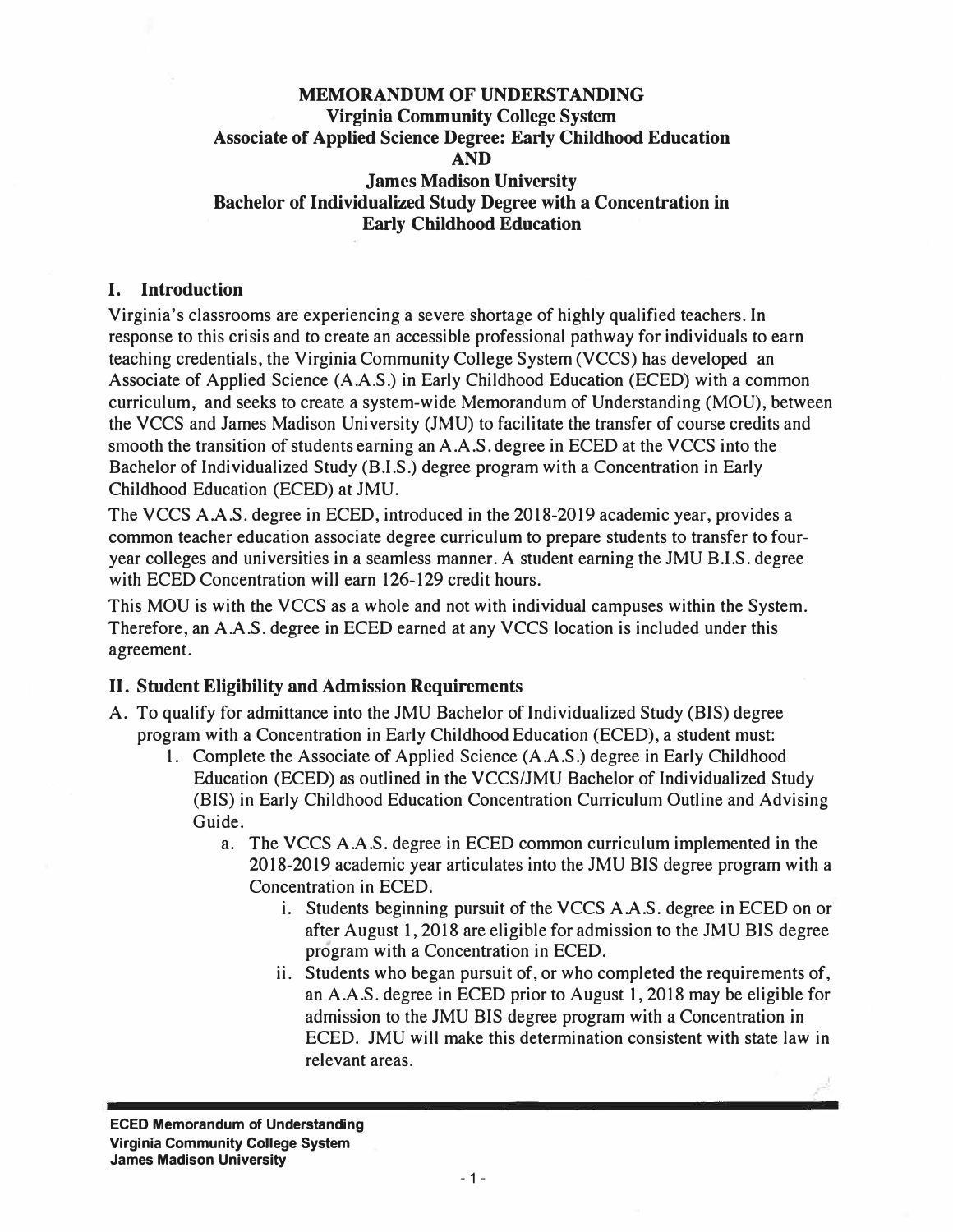- 2. Present a minimum cumulative grade point average of 2.500 on a 4.000 scale upon
- application to JMU and upon graduation from the VCCS. If a student has attended multiple institutions, he/she must have earned a minimum cumulative grade point average of 2.500 on a 4.000 scale at the VCCS institution and all previous institutions.
- 3. Earn no grade lower than a "C" in any course at the VCCS institution, or any previous institution, that has not been repeated and the grade replaced at the time of application.
- 4. Earn passing scores on the Praxis Core Math and the Virginia Communication and Literacy Assessment (VCLA).
- 5. Gain admittance to JMU through the B.I.S. program admission process.
	- a. To be eligible for the JMU Adult Degree Program, a student must be 22 years or older.
	- b. Complete the JMU BIS Admission process outlined on the JMU Adult Degree Program website. The deadlines for applications are: December 1 (for Spring), April 1 (for Summer), and August 1 (for Fall).
- 6. Apply to, and gain admission into, JMU Teacher Education.
- B. This MOU articulates the admittance pathway for a VCCS student earning an A.A.S. degree in ECED into the JMU BIS degree program with a Concentration in ECED **only.** This agreement is not a pathway into other JMU degree programs.
	- 1. This MOU does **not** guarantee admission to JMU; additionally, a student earning an A.A.S. degree from the VCCS is **not** eligible for admission to JMU under a Guaranteed Admission Agreement (GAA).
	- 2. A student following this MOU will be considered for admission to JMU on an individual basis.
- C. JMU will evaluate credit granted by Advanced Placement (AP), International Baccalaureate (IB), Cambridge International examinations, and College Level Examination Program (CLEP) examinations for possible credit; such credit will be granted only if examination scores meet established JMU criteria in place at the time the student completed the examination.
- D. A student who follows the curriculum outlined in the VCCS/JMU Bachelor of Individualized Study (BIS) in Early Childhood Education Concentration Curriculum Outline and Advising Guide will qualify to meet graduation requirements for the JMU Bachelor of Individualized Study (BIS) degree program with a Concentration in Early Childhood Education (ECED). In particular, students must meet the following requirements:
	- 1. The student must meet/confer with the designated VCCS transfer counselor or faculty advisor while enrolled at the VCCS institution.
	- 2. The student must earn a minimum of 126 credit hours to graduate with a JMU Bachelor of Individualized Study (BIS) degree with a Concentration in Early Childhood Education (ECED). The student must earn a minimum of 60 credit hours at a four-year institution and a minimum of 30 credit hours at JMU.
	- 3. To earn a JMU Bachelor of Individualized Study (BIS) degree with a Concentration in Early Childhood Education (ECED), the student must complete a minimum of 40 General Education credit hours.
	- 4. The student must remain in good standing with JMU Teacher Education.
	- 5. The student must meet grade point average and progression standard requirements.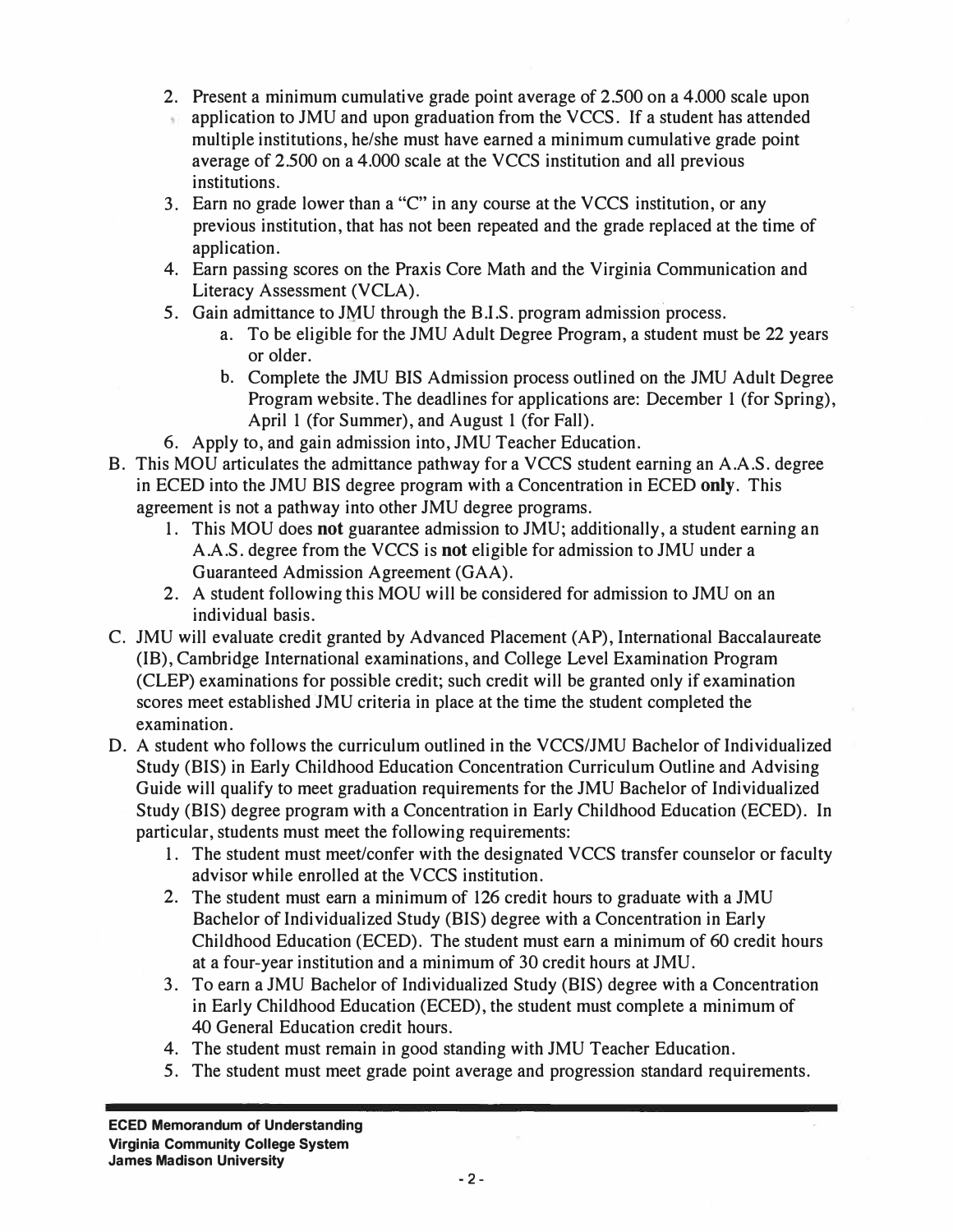- 6. The student must satisfy remaining competency requirements, such as the Honor Code test and the MREST information literacy competency test.
- 7. There is no residency requirement; however, program agreements that extend beyond six years may need to be amended if university policies change that affect the original program agreements.

# **III. Exclusions to the Memorandum of Understanding**

- A. In accordance with state and federal guidelines, some students may be ineligible to enroll at JMU based on their immigration status. The Adult Degree Program reserves the right. to request supporting documentation to determine immigration status and eligibility.
- B. JMU reserves the right to deny admission or the benefits of this MOU to students who have been suspended, dismissed or expelled from any institution of higher education for academic or non-academic reasons or those who have been convicted of or pied guilty or no contest to a felony.

# **IV. Acceptance, Student Status, and Application of Transfer Credit**

A VCCS student enrolled in an Associate of Applied Science (A.A.S.) degree in Early Childhood Education (ECED) who meets JMU Bachelor of Individualized Study (BIS) degree program with a Concentration in Early Childhood Education (ECED) admissions requirements and completes all requirements for an Associate of Applied Science (A.A.S.) degree in Early Childhood Education (ECED) may enroll in the JMU BIS degree program with a Concentration in ECED and may expect the following:

- A. Credits are accepted from institutions recognized by the American Association of Collegiate Registrars and Admissions Officers and accredited by a regional accrediting body. Any course not taken at the VCCS will be evaluated individually, and credit will be allowed only for equivalent college courses offered at JMU in which a grade of "C" or better has been earned. Courses are evaluated by reviewing the course content regardless of the mode of instruction.
- B. All courses accepted by JMU will be applied to the attainment of the baccalaureate degree.
- C. VCCS students admitted to the JMU Bachelor of Individualized Study (BIS) degree program with a Concentration in Early Childhood Education (ECED) will be treated on an equal basis with native students with regard to registration after matriculation and to the awarding and distribution of financial aid.
- D. All provisions of this MOU are subject to change, based on revisions in Commonwealth of Virginia teacher licensure or program approval requirements, national accreditation requirements, or federal regulations.

# **V. Responsibilities of the Parties**

A. During the period of this MOU, JMU agrees to do the following:

- I. Provide current JMU curriculum information and information on impending and/or approved changes as appropriate to the VCCS for distribution to each VCCS chief academic officer.
- 2. Make application forms, Transfer Guides, and JMU catalogs available to VCCS students through the university website.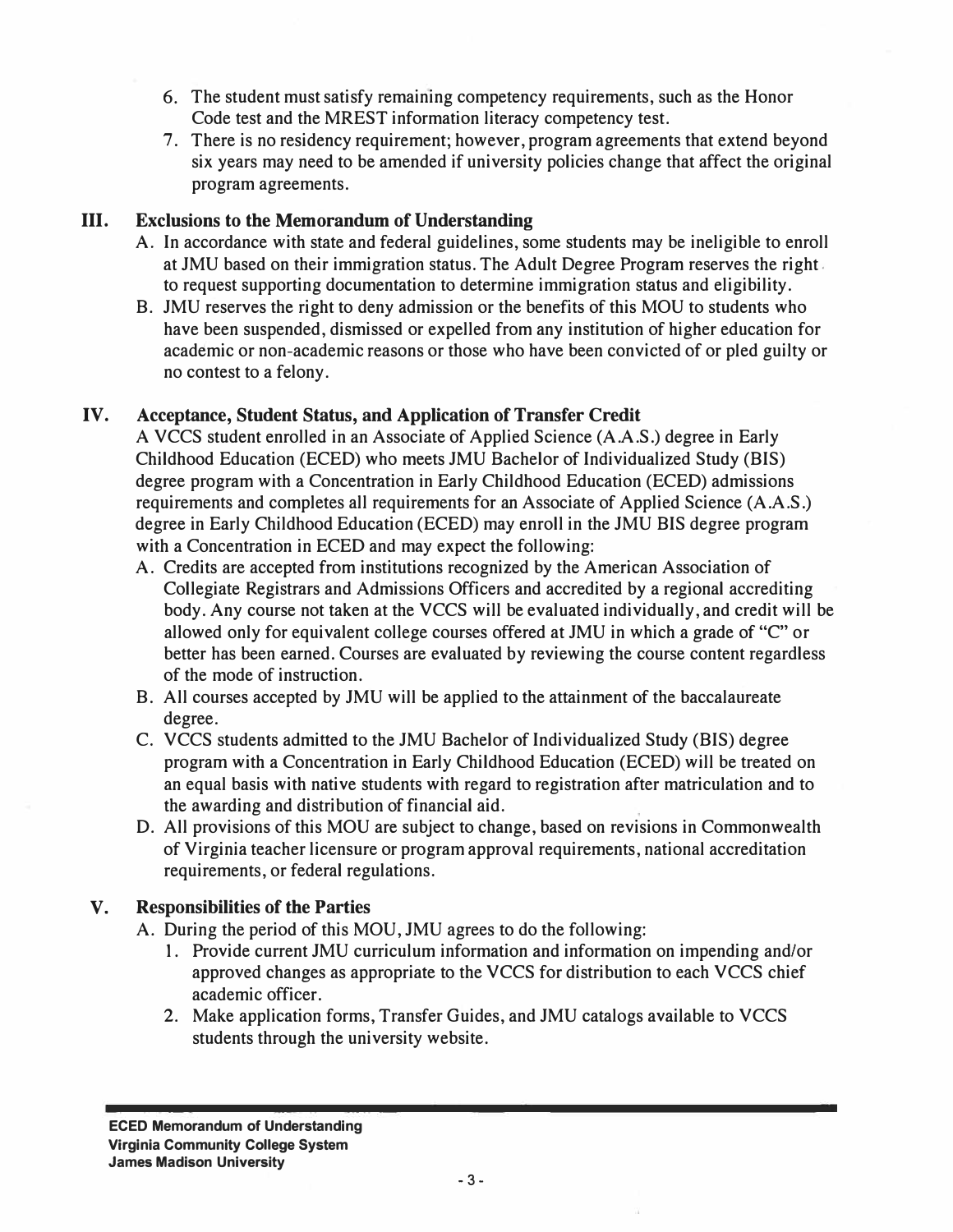- 3. Provide A.A.S. degree in ECED students with current information on transfer procedures, financial aid, registration, housing procedures, tuition and fee payments, and deadlines through the university website and other mechanisms used to communicate with transfer students.
- B. During the period of this MOU, the VCCS agrees to do the following:
	- I. Publicize this MOU to students, faculty and administration.
	- 2. Identify and track A.A.S. degree in ECED students.
	- 3. Assign A.A.S. degree in ECED students to the designated VCCS transfer counselor or faculty advisor.
	- 4. Advise students and monitor student progress on a regular basis.
	- 5. Periodically generate letters regarding status, program changes, etc. to students.
	- 6. Review the annual reports on the status and progress A.A.S. degree in ECED holders provided by JMU.

## **VI. Institutional Cooperation**

During the period of this MOU, the VCCS and JMU agree to do the following:

- A. Monitor the academic performance of students enrolling under this MOU, identify problems, and work cooperatively to adjust details of course sequence and content so that students can transfer without academic interruptions.
- B. Notify each other concerning any contemplated curricular changes that would affect the status of this MOU.
- C. Monitor the enforcement of the MOU. If a transfer credit challenge or appeal is made by a student, he or she must follow the appeals procedure at JMU.
- D. Annually review the MOU and curriculum plan for currency and accuracy.

# **VII. Eligible Curricula/Degree**

Associate of Applied Science (A.A.S.) degree in Early Childhood Education (ECED)

#### **VIII. Term of Effect**

- A. This MOU may be amended with the agreement of both institutions, as needed, without affecting the currency of the MOU.
- B. This MOU will remain in effect until terminated by either party upon written notice to the other party of an intention to terminate. Such notice will be effective only if given 180 days prior to the intended date of termination. In the event that this MOU is terminated, the terms of the agreement contained herein will remain in effect for up to four years for students.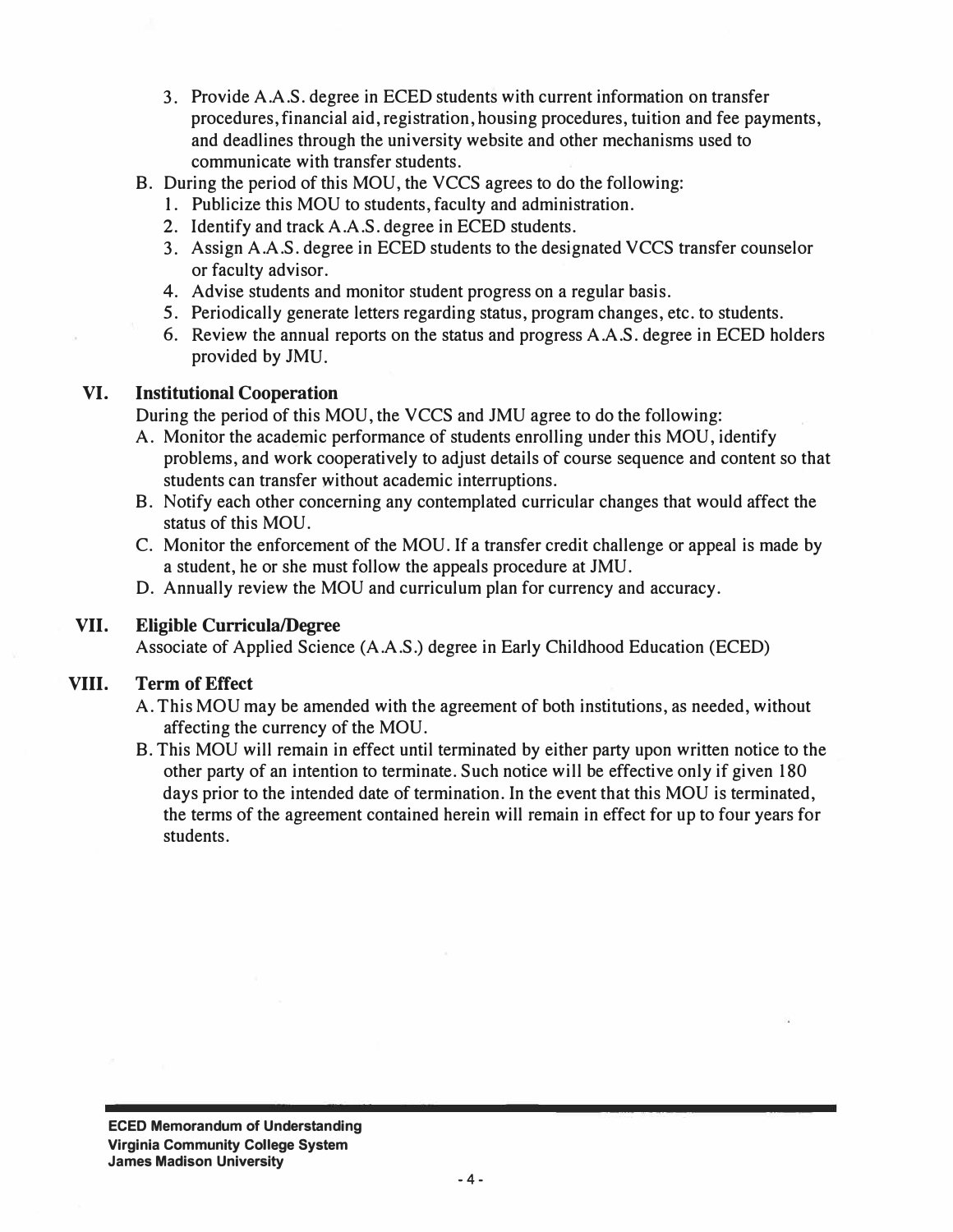Agreed by the parties on the  $/6$ <sup>th</sup> day of **Jecomory** 2018.

**Approval Granted by:** 

Mr. Jonathan Alger President

 $1 - 17 - 19$ 

Date Date Date

Dr.Glenn DuBois

Chancellor James Madison University **Vifginia Community College System** 

 $1 - 29 - 19$ 

<u>Mai/au</u> Johnson<br>Dr. Marilou Johnson

Vice Provost for Academic Development James Madison University

 $12.18.18$ 

Date<br>AmpWeb

Dr. Phillip Wishon Dean, College of Education James Madison University

*<u>Date</u>*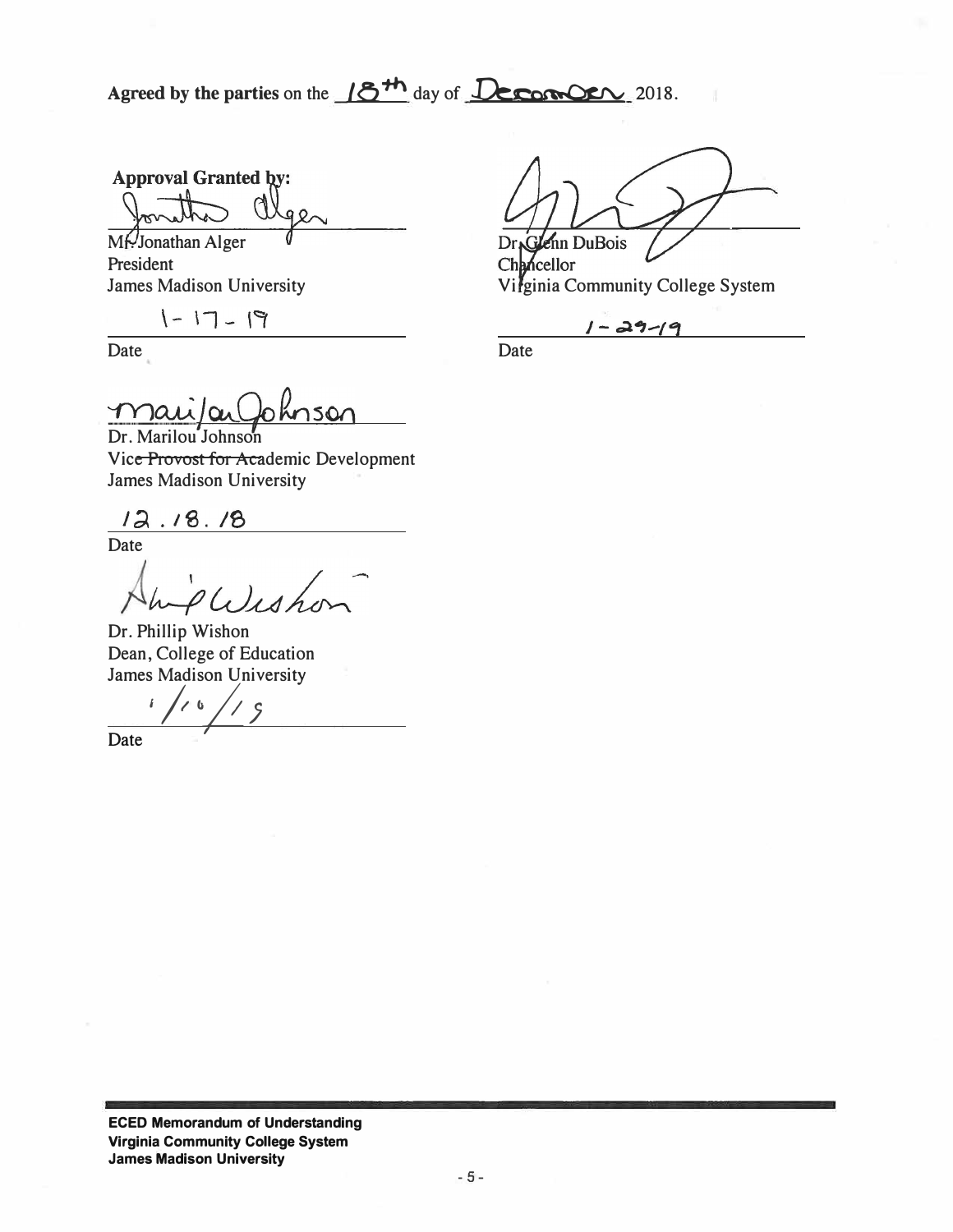# **VCCS/JMU Bachelor of Individualized Study (BIS) with an Early Childhood Education Concentration**

## **Curriculum Outline and Advising Guide**

Designed for VCCS students completing the A.A.S. in Early Childhood Education (ECED) planning to pursue a James Madison University Bachelor of Individualized Study Degree with a Concentration in Early Childhood Education (ECED) and PK-3 teacher licensure

| <b>VCCS Course</b><br><b>Prefix/Number</b>                                        | <b>VCCS Course Title/Description</b>                                                                               | <b>JMU Equivalent</b>                                                                                              | <b>Credits</b><br><b>Awarded</b><br>by JMU |  |  |  |
|-----------------------------------------------------------------------------------|--------------------------------------------------------------------------------------------------------------------|--------------------------------------------------------------------------------------------------------------------|--------------------------------------------|--|--|--|
| <b>BIS Concentration</b>                                                          |                                                                                                                    |                                                                                                                    |                                            |  |  |  |
| <b>CHD 118</b>                                                                    | Language Arts for Young Children                                                                                   | <b>BIS Concentration Course</b>                                                                                    | 3                                          |  |  |  |
| <b>CHD 120</b>                                                                    | Introduction to Early Childhood Education                                                                          | <b>BIS Concentration Course</b>                                                                                    | $\overline{\mathbf{3}}$                    |  |  |  |
| <b>CHD 145</b>                                                                    | Art, Music and Movement                                                                                            | <b>BIS Concentration Course</b>                                                                                    | $\overline{3}$                             |  |  |  |
| <b>CHD 146</b>                                                                    | Math, Science and Social Studies for Young Children                                                                | <b>BIS Concentration Course</b>                                                                                    | $\overline{\overline{3}}$                  |  |  |  |
| <b>CHD 165</b>                                                                    | Observation and Participation in Early Childhood<br>Settings                                                       | <b>BIS Concentration Course</b>                                                                                    | $\overline{\mathbf{3}}$                    |  |  |  |
| <b>CHD 166</b>                                                                    | <b>Infant and Toddler Programs</b>                                                                                 | <b>BIS Concentration Course</b>                                                                                    | 3                                          |  |  |  |
| <b>CHD 205</b>                                                                    | Guiding the Behavior of Children                                                                                   | <b>BIS Concentration Course</b>                                                                                    | $\overline{\mathbf{3}}$                    |  |  |  |
| <b>CHD 210</b>                                                                    | Introduction to Exceptional Children                                                                               | <b>EXED 200</b><br>(BIS Concentration Course)                                                                      | 3                                          |  |  |  |
| <b>CHD 216</b>                                                                    | Early Childhood Programs, Schools, and Social Change                                                               | <b>BIS Concentration Course</b>                                                                                    | 3                                          |  |  |  |
| <b>CHD 265</b>                                                                    | Advanced Observation and Participation in Early<br><b>Childhood Settings</b>                                       | <b>BIS Concentration Course</b>                                                                                    | $\overline{\mathbf{3}}$                    |  |  |  |
| <b>CHD 270</b>                                                                    | Administration of Early Childhood Programs                                                                         | <b>BIS Concentration Course</b>                                                                                    | 3                                          |  |  |  |
| <b>EDU 200</b>                                                                    | <b>Introduction to Teaching</b>                                                                                    | <b>EDUC 300 (BIS Concentration</b><br>Course)                                                                      | 3                                          |  |  |  |
| <b>EDU 235</b>                                                                    | Health, Safety and Nutrition                                                                                       | <b>BIS Concentration Course</b>                                                                                    | $\overline{3}$                             |  |  |  |
|                                                                                   | <b>JMU BIS Electives</b>                                                                                           |                                                                                                                    |                                            |  |  |  |
| <b>SDV 100</b>                                                                    | <b>Student Development-College Success Skills</b>                                                                  | <b>JMU BIS Elective Credit</b>                                                                                     | 1                                          |  |  |  |
| <b>ENG 111</b>                                                                    | <b>College Composition I</b>                                                                                       | WRT 100 (JMU BIS Elective Credit)                                                                                  | $\overline{3}$                             |  |  |  |
| <b>General Education</b>                                                          |                                                                                                                    |                                                                                                                    |                                            |  |  |  |
| <b>ENG 112</b>                                                                    | <b>College Composition II</b>                                                                                      | WRTC 103 (GenEd Cluster I:<br>Writing)                                                                             | 3                                          |  |  |  |
| Humanities/<br>Fine Arts                                                          | ENG 250 or ENG 242 or ENG 241                                                                                      | ENG 222, 248, or 247 (GenEd)<br>Cluster 2: Literature)                                                             | $\overline{3}$                             |  |  |  |
| <b>MTH 154</b>                                                                    | Quantitative Reasoning                                                                                             | MATH 103 (GenEd Cluster 3:<br>Quantitative Reasoning)                                                              | $\overline{3}$                             |  |  |  |
| <b>BIO 101</b>                                                                    | General Biology with Lab                                                                                           | BIO 140 (GenEd Cluster 3: Natural<br>Systems)                                                                      | $\overline{\mathbf{4}}$                    |  |  |  |
| Social Science                                                                    | HIS 121 & HIS 122* OR PLS 211<br>*HIS 121 & HIS 122 MUST be completed in order to fulfill JMU GenEd<br>requirement | HIST 225 (4 credit)/HIST 000 (2<br>credit) or POSC 225 (3 credit)<br>(GenEd Cluster 4: The American<br>Experience) | $3 - 6$                                    |  |  |  |
| <b>PSY 230</b>                                                                    | <b>Developmental Psychology</b>                                                                                    | PSYC 160 (GenEd Cluster 5:<br>Sociocultural Domain)                                                                | 3                                          |  |  |  |
| <b>Total JMU BIS Concentration Credits</b>                                        |                                                                                                                    |                                                                                                                    |                                            |  |  |  |
| <b>Total JMU BIS Elective Credits</b>                                             |                                                                                                                    |                                                                                                                    |                                            |  |  |  |
| <b>Total JMU General Education Credits</b>                                        |                                                                                                                    |                                                                                                                    |                                            |  |  |  |
| <b>Total VCCS AAS Early Childhood Education Degree Credits to Transfer to JMU</b> |                                                                                                                    |                                                                                                                    |                                            |  |  |  |

#### *VCCS Associate of Applied Science (A.AS.) in Early Childhood Education (ECED) Curriculum*

**81S/ECED Advising Guide Virginia Community College System James Madison University**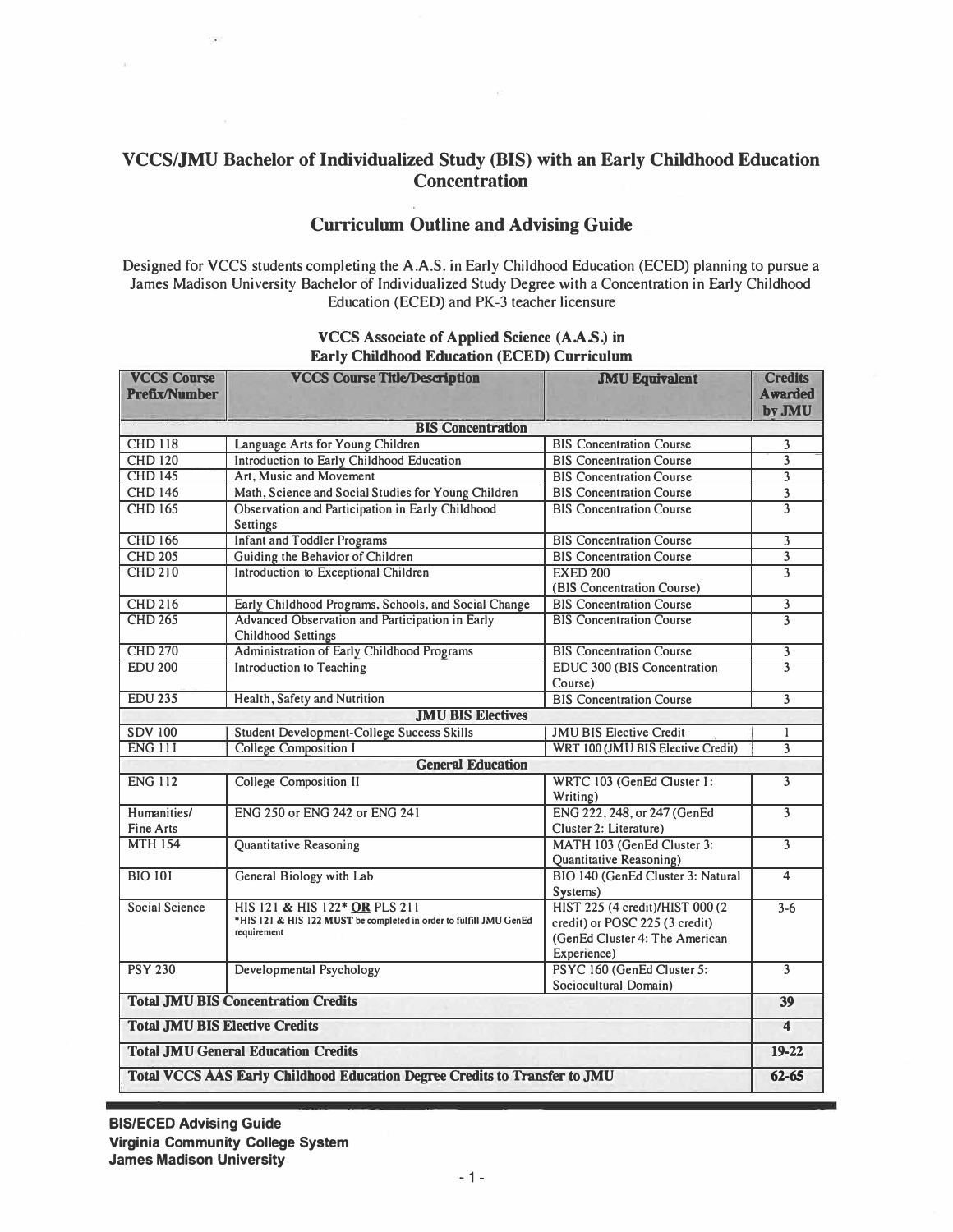#### *James Madison University Bachelor of Individualized Study (BJ.S.) Degree with a Concentration in Early Childhood Education (ECED)*

| <b>JMU Course</b><br><b>Prefix/Number</b>                                                         | <b>JMU Course Title/Description</b>                                         | <b>Credits</b><br><b>Awarded by</b><br><b>JMU</b> |
|---------------------------------------------------------------------------------------------------|-----------------------------------------------------------------------------|---------------------------------------------------|
|                                                                                                   | <b>BIS Concentration</b>                                                    |                                                   |
| <b>ECED 372</b>                                                                                   | <b>Introduction to ECED</b>                                                 | 3                                                 |
| <b>ECED 401</b>                                                                                   | Diversity in ECED                                                           | $\overline{3}$                                    |
| <b>ECED 412</b>                                                                                   | Natural and Social Sciences for Young Children                              | $\overline{\overline{3}}$                         |
| <b>ECED 444</b>                                                                                   | Children and Math in Grades PK-3                                            | $\overline{3}$                                    |
| <b>READ 355</b>                                                                                   | Inclusive Early Literacy Development & Acquisition                          | 3                                                 |
| <b>READ 456</b>                                                                                   | Inclusive Literacy Learning in the Primary Grades                           | $\overline{\mathbf{3}}$                           |
| <b>ECED 442</b>                                                                                   | The Young Child                                                             | $\overline{3}$                                    |
| <b>ECED 443</b>                                                                                   | <b>Practicum in Primary Grades</b>                                          | $\mathbf{1}$                                      |
| <b>ECED 461</b>                                                                                   | <b>Integrated Day Practicum</b>                                             | $\mathbf{1}$                                      |
| <b>ECED 480 A &amp; B</b>                                                                         | <b>Student Teaching</b>                                                     | 8                                                 |
| <b>IS 498</b>                                                                                     | Senior Research Project                                                     | 3                                                 |
|                                                                                                   | <b>JMU BIS Electives</b>                                                    |                                                   |
| <b>EXED 401</b>                                                                                   | Issues in Exceptional Education: Behavioral Supports and                    | 3                                                 |
|                                                                                                   | <b>Interventions</b>                                                        |                                                   |
| <b>EXED 490</b>                                                                                   | Special Studies in Special Education: Inclusive Practices                   | 3                                                 |
| <b>MATH 107</b>                                                                                   | <b>Fundamentals of Mathematics I</b>                                        | 3                                                 |
|                                                                                                   | <b>General Education</b>                                                    |                                                   |
|                                                                                                   |                                                                             | 3                                                 |
| <b>BUS 160, HIST 150, ISAT</b><br>160, SMAD 150, PHIL 120,<br>or PHIL 150                         | GenEd Cluster 1: Critical Thinking                                          |                                                   |
| $SCOM$ 121                                                                                        | Intercultural Communication (GenEd Cluster 1: Human<br>Communication)       | 3                                                 |
| <b>HIST 102</b>                                                                                   | World History Since 1500 (GenEd Cluster 2: Human Questions &<br>Contexts)   | 3                                                 |
| <b>ART 200, ARTH 205,</b><br><b>ARTH 206, MUS 200,</b><br>MUS 203, MUS 206, or<br><b>THEA 210</b> | GenEd Cluster 2: Visual and Performing Arts                                 | 3                                                 |
| <b>ISCI 172</b>                                                                                   | Physical Science for Teachers (GenEd Cluster 3: Physical<br>Principles)     | 3                                                 |
| <b>GEOG 200</b>                                                                                   | Geography: The Global Dimension (GenEd Cluster 4: The Global<br>Experience) | 3                                                 |
| <b>HTH 100 or KIN 100</b>                                                                         | Personal Wellness (GenEd Cluster 5: Individuals in the Human<br>Community)  | 3                                                 |
| <b>Total JMU BIS Concentration Credits</b>                                                        |                                                                             | 34                                                |
| <b>Total JMU BIS Elective Credits</b>                                                             |                                                                             |                                                   |
| <b>Total JMU General Education Credits</b>                                                        |                                                                             |                                                   |
| <b>Total JMU BIS Degree with a Concentration in</b><br><b>Early Childhood Education Credits</b>   |                                                                             | 64                                                |